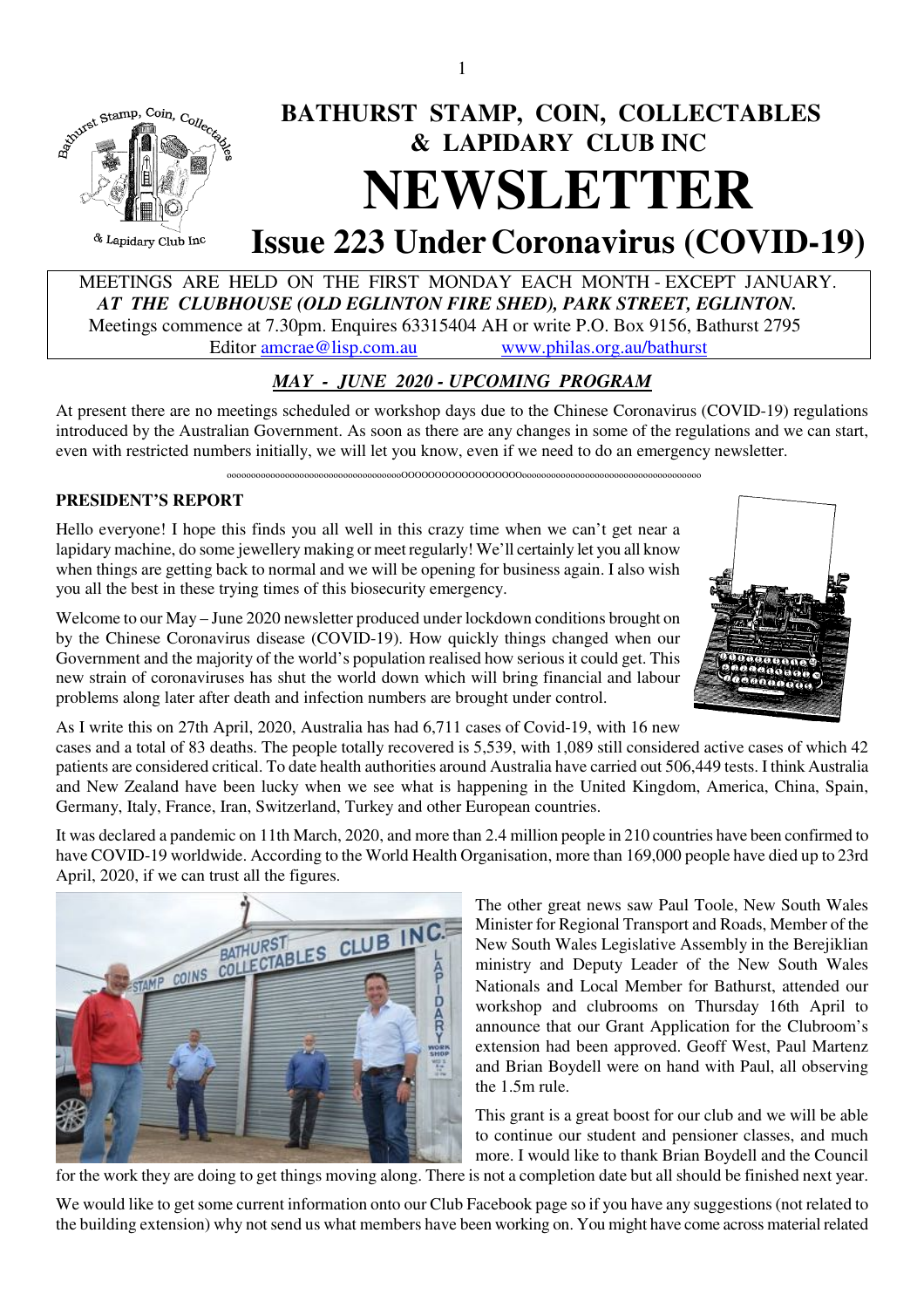to rocks, minerals, lapidary projects etc. Send us some photos together with a short written piece about what you have been finding or working on. We will post it for you.

Robert Porter, our trips organiser, has had all his planned outings for the Club put into disarray, but in the best interests of our members and the public and to adhere to the COVID-19 restrictions, outings wont take place until the Government restrictions allow it.

Many of us belong to that demographic that is more vulnerable to the impact of COVID-19 so be sure to take extra special care of yourselves. There will be an end to this though probably not until a vaccine appears on the scene, then how long before the world is inoculated.

#### *Jeff West, President*

### oooooooooooooooooooooooooooooooooooooOOOOOOOOOOOOOOOOOOOOOoooooooooooooooooooooooooooooooooooooo **CHRYSANTHEMUM STONES - A MARVEL OF NATURE**

At our club's recent monthly meeting back in March whereby members bring along their "Latest Acquisition", one member had several well-presented chrysanthemum stones. These are black and have a whitish flowery pattern on them and so named because they resemble chrysanthemum flowers, however they are a natural rock formation. People seeing them for the first time are usually quite impressed.

One could say they have a three-dimensional pattern of mineral crystals that radiate from the centre which are imbedded in some type of rock background. Each one is quite unique with the shapes of 'flowers' varying, some even being 'doubles'. Chrysanthemum stones are well known in China, Korea and Japan and have over the centuries, become very symbolic with many specimens looking quite 'lifelike'.

Chrysanthemum stones have been formed during times of great geological stress due to high temperatures and great pressure to compress the thick layers of organicrich mud at the bottom of the sea over a long period. As for dating these objects, many of the Chinese examples anyway are considered to be of the Permian age which was approximately some 250 million years ago. Some class them as ornamental rocks, however they are really quite a 'marvel of nature'.

The flowery patterns are known in Andalucite, snowflake obsidian, sodalite, celestite, rhodochrosite, quartz as well as ruby in zoisite, just to name a few. The



chrysanthemum's petals are blades of white to pale bluish grey. The chrysanthemum stones usually contain more than ten types of trace elements such as Selenium, Strontium, Gold, Silver and Bismuth. Originally discovered in Japan, they are also found these days primarily in China and Korea, as well as more recently in the United States of America, especially in the more westerly localities.

They are found most commonly in river beds by local Chinese farmers in the Hunan region of China. They collect examples which are found associated with normally black Permian limestone, to make themselves a little extra money. The stones have been weathered from overhanging cliffs and are found in the rapids. The limestone is grey in the Hunan region and one can say that the 'stamen' is a form of chert with the white radiating petals being made of calcite or celestite. The size of these 'flowers' can vary from quite small, say 2 to 4 inches, up to larger examples, just under 2 feet in diameter, though the latter are obviously tremendously rare.



Specimens found in the Yangtze River Valley in China yield another chrysanthemum stone flower type, this being formed with andalucite crystals against a much darker limestone found in the valley. Geologists in China suggest these examples could date more accurately around 270 million years old, give or take a few thousand years of course.

Unfortunately, to satisfy China's great hunger for progress, this particular source dried up when the Hunan Dam was completed and flooded the Yangtze River Valley in May 2006. The Yangtze River is the longest river in Asia and the third longest river in the world. The Chinese miners are always on the lookout for new locations with one being in China's Hubei Province. I have seen a dealer with a specimen attributed to the Daxi River region, again in China. Some chrysanthemum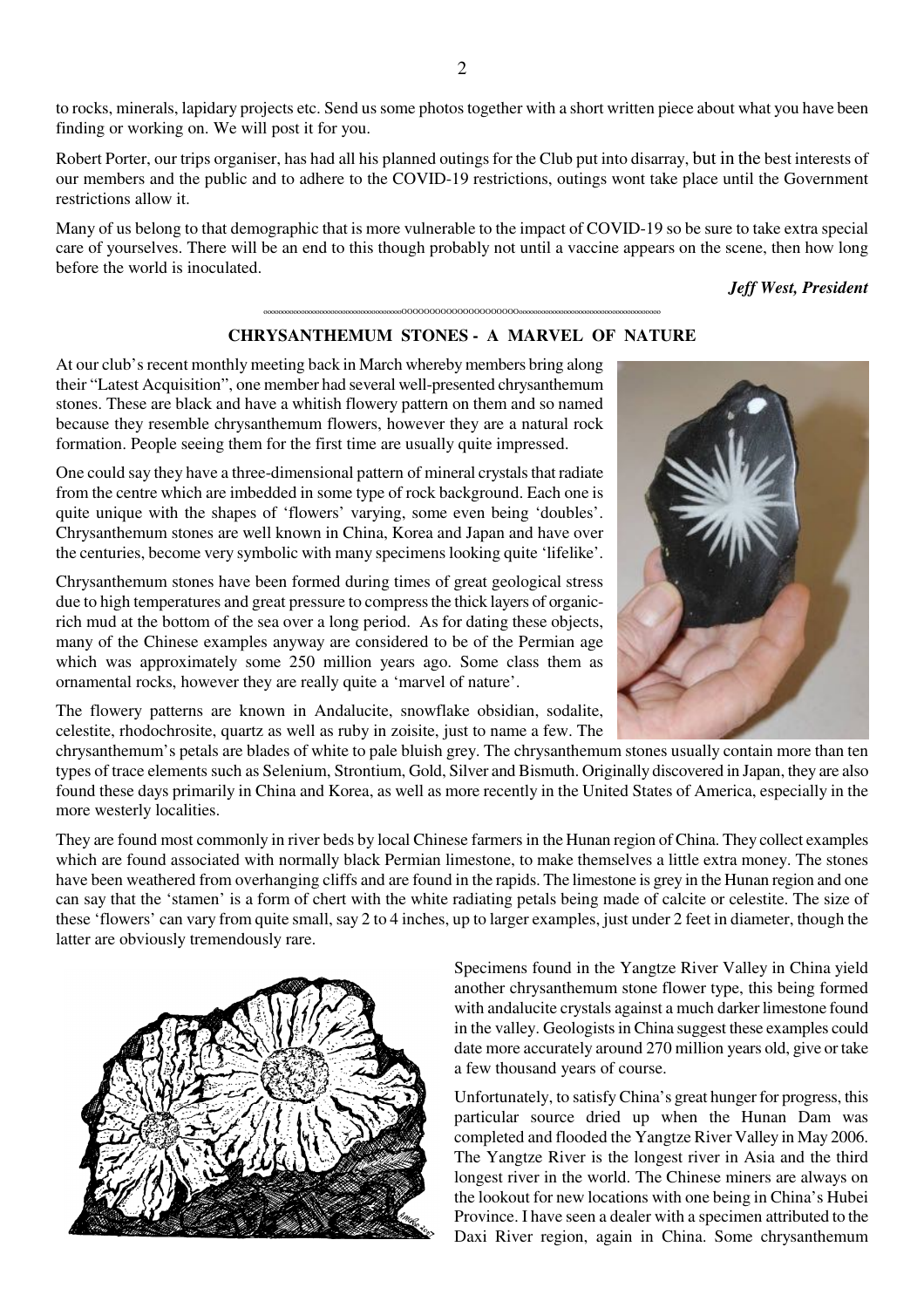stones have been located in mines, though at no great depth at all and I would expect as China progresses and more freeways are constructed more sites may be found during these projects. .

Chrysanthemum stones were once one of the official symbols of China's Imperial Family. These unusual objects are seen to be associated with 'longevity' to many Chinese people as well as being symbols of success and wealth. These stone chrysanthemum 'flowers' were often considered an essential part of any westerner's meditation kit. The Japanese people also consider them an object for contemplation. They are shown around the world and the Japanese Gardens in Cowra has a very large imposing example. Even at the Panama International Exhibition during 1915 the Chinese Government decided to exhibit one of their prized chrysanthemum stones which was awarded first place in its category and received a gold award.

For those looking for specimens they should be collected as complete as possible as some very poor specimens are being flaunted on many dealers tables. Marketed specimens with the "flowers" may be smoothed or polished to give it a finished look and may be highlighted by selective painting of the black matrix with a dye to accentuate the pattern, but they do look impressive.

Today some chrysanthemum stone shale is carved with the 'flower carvers' utilising simple tools. The stone is easy to work since it is soft. The idea is to work the flower sprays out of the stone and make them stand up, extending out of the black stone in an artistic way. To finish the stone the worker polishes it up and smoothes it using a piece of fine sand paper before painting it with wax, lacquer or some other type of liquid, making it look as black as possible. Sometimes, the carved crystals are outlined with black ink to give them an extra contrast. AKM

oooooooooooooooooooooooooooooooooooooOOOOOOOOOOOOOOOOOOOOOoooooooooooooooooooooooooooooooooooooo

#### **INK BOTTLE BRITISH REGISTRATION DIAMOND**

You may recall I was given an old ink bottle that had been found in a garage sale. It turns out it is almost 150 years old. In actual fact it was turned in December 1871.

We can identify the age due to the British Diamond Registration Marks or Losenge Marks impressed into the side of the stoneware ink bottle near the base.

The British Government initiated the 'Copyright of Design Act 1842' that allowed the mark to be used to allow confirmation that a design had been registered in Britain, allowing a three year copyright protection. Official records were held by the Patent Office in London. The diamond contained enough information to allow identification to look up records. There was a letter to represent the year so the first series ran from 1842 to 1867. Other letters identified the day and month of registration, the material and bundle number. A second registration series was started in 1868 and lasted until 1883, this being made possible by moving around the positions of the various identifiers. The example here was in the second series.

During 1883 the Patents, Designs and Trade Marks Act rationalised the system and thereafter only a number series was used. In the centre you will notice an 'Rd' which was short for registered number. Such designs could then be produced in quantity for as long as needed or fashionable and numbers therefore only give the earliest date in

which an object could have been produced.

Since improvements in design have always been a driving force in the industrial societies, many of the numbers would only have been used for a few years and therefore do give a helpful guide.

In the 1890s various countries wanted the country of origin marked on imported goods, with America being one such country. Thus producers and maniufacturers simply added or impressed the word 'England', this continuing from 1891 to about 1909. Afterwards, exporters changed to 'Made in England', until most changed over to 'Made in Britain'. In order to make sure all exports had the necessary marks applied, most manufacturers simply used the marks on all their products rather than just those they had intended for export. The registration marks also appeared on metalwork.

One finds the Registration Mark on the bottom of dinner sets which allows families and collectors to date their ancestral crockery. On the other side of the ink bottle (above right) it has the impressed mark stating that the bottle was made by 'Bourne & Son, Denby Potteries, Derby' in an oval pattern, as well as his patent number in the centre. It was made by Joseph Bourne, potter. This famous stoneware and earthenware

manufactory in Derbyshire was established in 1809. Joseph Bourne died in 1860 but his pottery works continued.



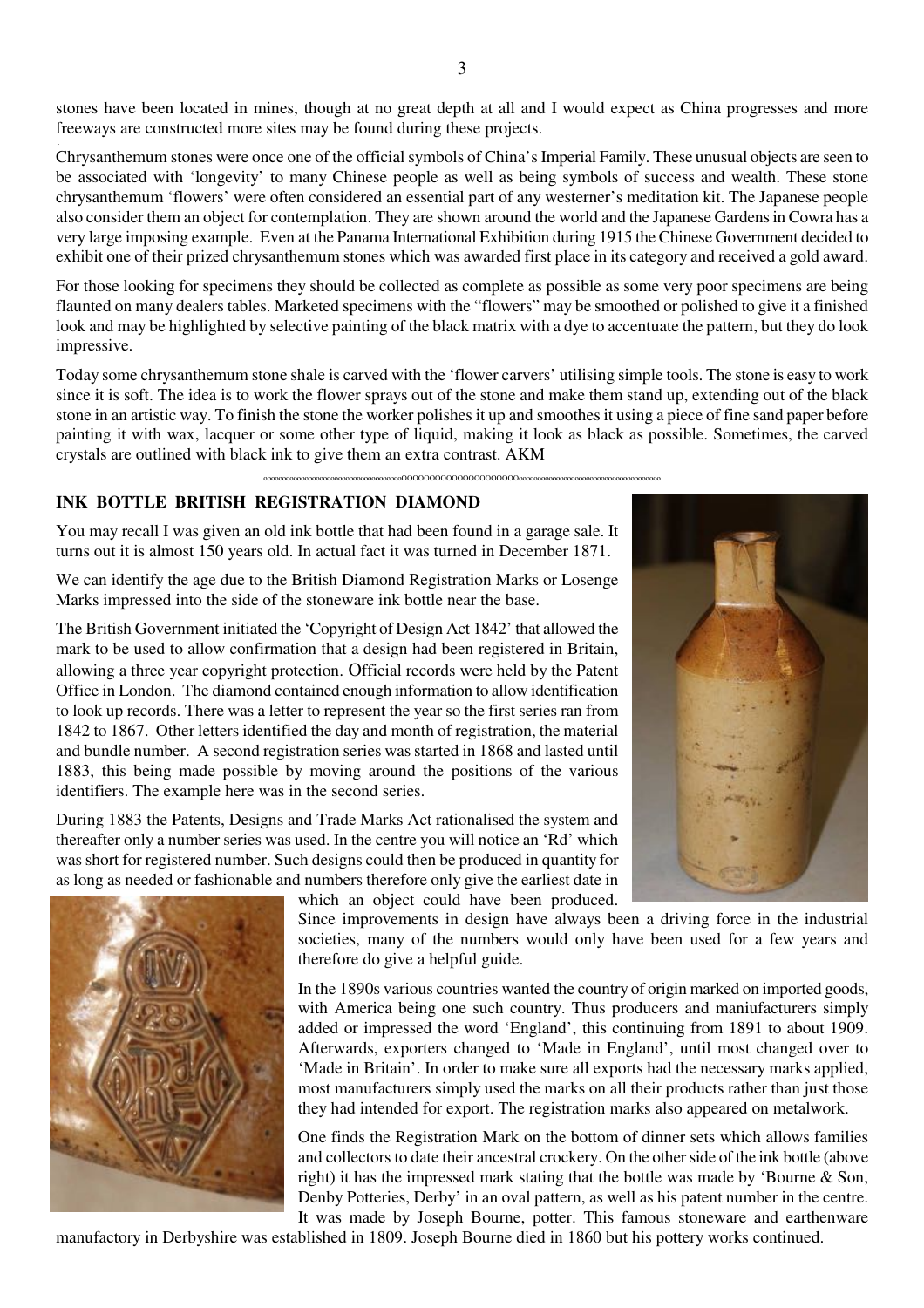oooooooooooooooooooooooooooooooooooooOOOOOOOOOOOOOOOOOOOOOoooooooooooooooooooooooooooooooooooooo

mark. The Government Act covered "all bottles not exceeding two quarts in measure, with a mouth or neck not exceeding three inches in diameter in the narrowest part." The tax did not apply to exported stoneware bottles.

The salt glazed stoneware process was developed in 1672 by John Dwight. However it was about a century later that pottery works began to manufacture the first salt glazed ginger beer bottles, though they did not have an internal glaze at first. The opaque bottles were fired in small kilns, usually seven or eight feet across. The firing process was basically the same for all potteries the bottles were packed tightly into the kiln and the fires set. When the temperature reached its peak, salt was thrown into the firebox. It would vaporise, giving the vitreous glaze on the exterior of the bottle. Potters and labourers usually worked a twelve hour day.



Right - A British Registration Diamond can be seen on a Lithgow miner's lunch box.

**WAS THIS FIVE POUND BANK OF ENGLAND NOTE THE FULL QUID?** 

Bank of Sugland (6 1593 to pay the Bearer A. 6 1593)<br>- the Sum of SWC Pounds)<br>- 1936 July 7 - London 7 Iuly 1936 J. For the Govand Cempo of the Hodennian

During World War Two the Nazis regime came up with a scheme to make money to finance another side of their war - the idea was for the Germans to flood Britain with forged or counterfeit banknotes, hoping that they could collapse the British economy.

The Allied Military Authorities were on the look out for specially forged English banknotes though little did they know that around nine million forged notes, in varying denominations, would turn up, totalling some 130,000,000 English pounds.

The plan was conceived in 1940 by Alfred Naujacks, however nothing really happened until 1942 when an SS<br>Oberfuehrer Doerner began visiting various Oberfuehrer Doerner began visiting various

concentration camps throughout Europe. He was looking for inmates with special talents that could further the cause for Germany and the Fuhrer, Adolf Hitler. SS Major Frederick Walter Bernhard Kruger, who was one the staff of Reichfuhrer Heinrich Himmler, right, was to oversee the operation. Kruger actually used one of his middle names for the German codename for the activities – "Operation Bernhard".

Then Doerner offered Jewish inmates a proposition - their lives in exchange for this Nazi plot. He found about 140 men - bankers, printers, engravers, graphic composers and others. Initially the fake notes were to be dropped from German bombers, then it was decided to use them to finance Nazi intelligence operations against the Allies behind their lines, as well as in Britain.

The Nazi captors were fortunate in finding a very skilled career counterfeiter named Soloman 'Solly' Smolianoff who could produce a very acceptable banknote printing plate. In fact they were so good even the Nazi experts were fooled. German banknote paper was brought in but the

prisoners found that it was really nothing like the paper that the British used for their banknotes. The ink also had to be specially made to as near as the genuine thing. The printing machinery was set up in the village of Redl Zipf, where the allies finally located and destroyed it. Finally after the notes were approved, they were issued to the Nazi agents in the field. The prisoners often worked long hours with little sleep, although they did get reasonable rations and better accommodation and they were alive. Some prisoners were even able to get some of their families released out of concentration camps with the help of Kruger. In the end some of the German officials were so happy with the work on "Operation Bernhard" that they presented medals to 18 of the Jewish counterfeiters, although they could only wear their War Merit medals in their barracks and never be seen outside with them.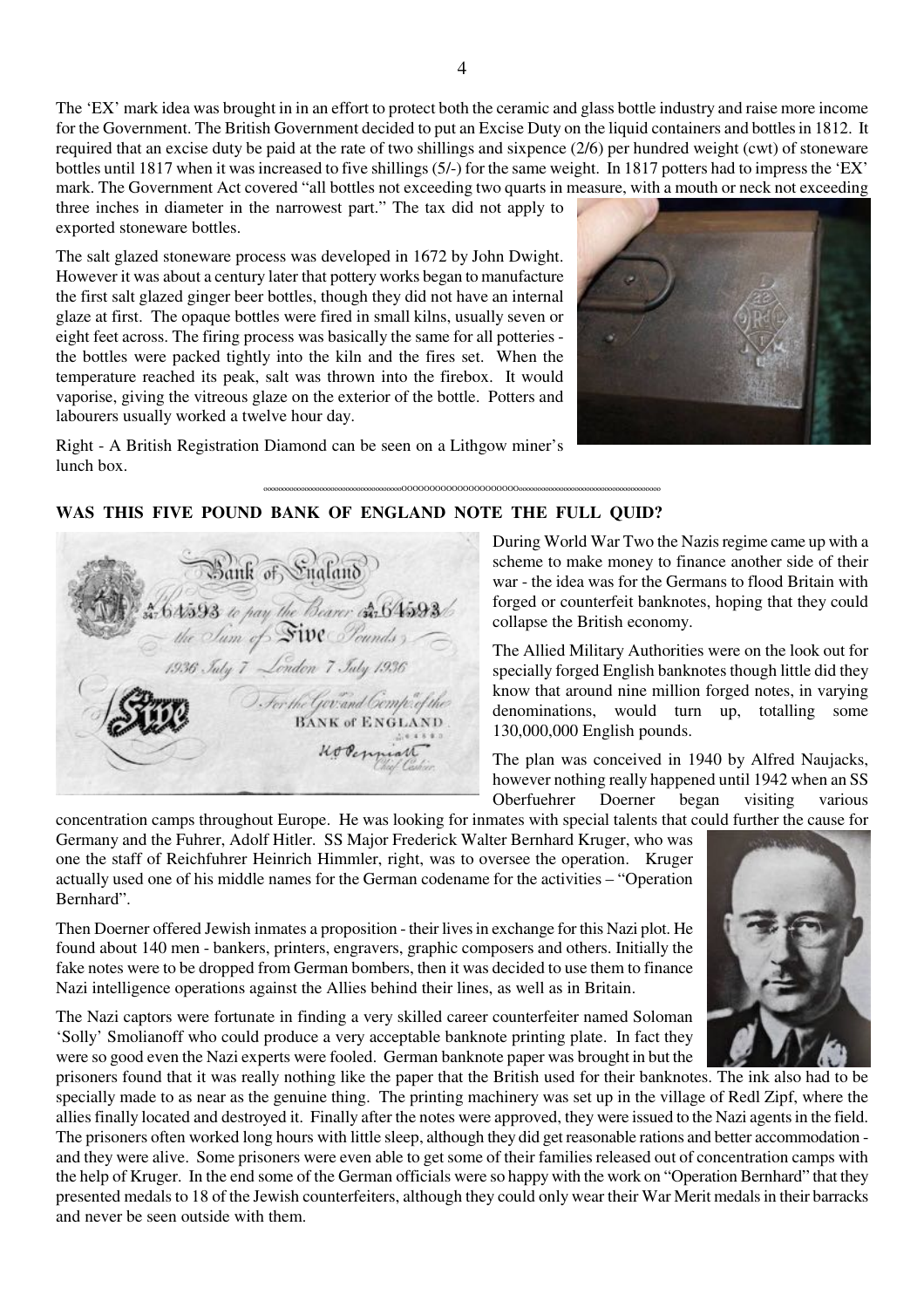A number of the Gestapo and the SS finally heard about the plan and all the Jewish prisoners were to be executed immediately. Somehow Kruger and the other SS officials working with the forging programme did not carry out the command to kill the Jewish workers. They were supposed to go to the gas chambers at the Ebebsee Camp and Kruger actually freed them instead. Friends of the freed hid many of Jewish forgers allowing them to escape, some heading towards the American lines.

In the final panic, as the Allies and Russian Armies approached, the remaining Nazi guards were ordered to hide the evidence of the forging operation and dumped plates, equipment and notes in a deep Austrian lake named Lake Toplitz. Later, a British General noticed his men diving and swimming in the lake, it was the middle of winter. The men were bringing up handfuls of wet but new British banknotes. The authorities were brought in to investigate and not long after a German officer was captured by advancing American troops, in his vehicle were boxes of the forged British banknotes. He probably had ideas that he could live on the forgeries. Ironically, Kruger was also captured later but was never prosecuted. The British held him in gaol for nearly three years and then he was held by the French for another two years. After being freed he went to Switzerland to live where he died in 1981. AKM

oooooooooooooooooooooooooooooooooooooOOOOOOOOOOOOOOOOOOOOOoooooooooooooooooooooooooooooooooooooo

#### **FOSSILISED NAUTILUS**

Although ammonites are extinct these days and often found as fossils they are actually relatives of sea creatures such as the modern 'Nautilus' found on Palau Islands, an archipelago of well over 350 islands. As part of the Micronesia region in the western Pacific Ocean between Guam and the Philippines, some of the islands were the scene of the Battle of Peleliu in World War II between the Americans and the Japanese.

Ammonites were marine animals that belonged to the phylum Mollusca and the class Cephalopoda. These molluscs had a coiled external shell not unlike our modern nautilus. The Jurassic Period began about 200 million years ago and the Cretaceous ended about 66 million years ago. The ammonites became extinct at the end of the Cretaceous Period, at roughly the same



time as the dinosaurs disappeared. These clever molluscs lived for some 40 million years, hence because they are commonly found as fossils, formed when the remains or traces of the animal became buried sediment that later solidified into rock.

The ammonite's shell was divided into chambers separated by walls known as a septa (singular septum). Some early ammonites had some bizarrely shaped shells. These strengthened the shell and stopped it from being crushed by the external water pressure. The ammonite itself lived in the last chamber only and the body-chamber was bursting with gas or fluid. The ammomite was able to regulate the fluid or gas in order to function by controlling its buoyancy and movement in the ocean or bay. Palaeontologists think that the ammonites were unable to withstand depths of over 300 feet. The shell is composed of prisms of aragonite, a type of calcium carbonate.

All Nautiluses, both the ancient types and those found today, all had bad eyesight. They had to rely on their use of scent and touch in order to find their food supply. It is thought they fed at night and were scavengers looking for worms, dead fish, plankton, small shrimp, even vegetation found on the ocean floor. They lived to about 20 years.



Left, is the one cent postage stamp from Aitutaki in the Cook Islands and features the Nautlius Macromphalus. These nautilus inhabit the continental shelf and is often seen in the coral reefs. Any dead red and white molluscs are sold to tourists or locals will remove the outer layers of these colourful shells to allow the silvery mother-of-pearl outer surface to reveal itself. They move vertically in the salt water by regulating the gases retained in their chambered body, thus altering their buoyancy.

The natives of the Cook Islands also eat the meat which is normally sold in the local markets, the shells being found near beaches. The Nautilus species are from time to time described as 'living fossils' owing to them being the sole surviving members of a large subclass.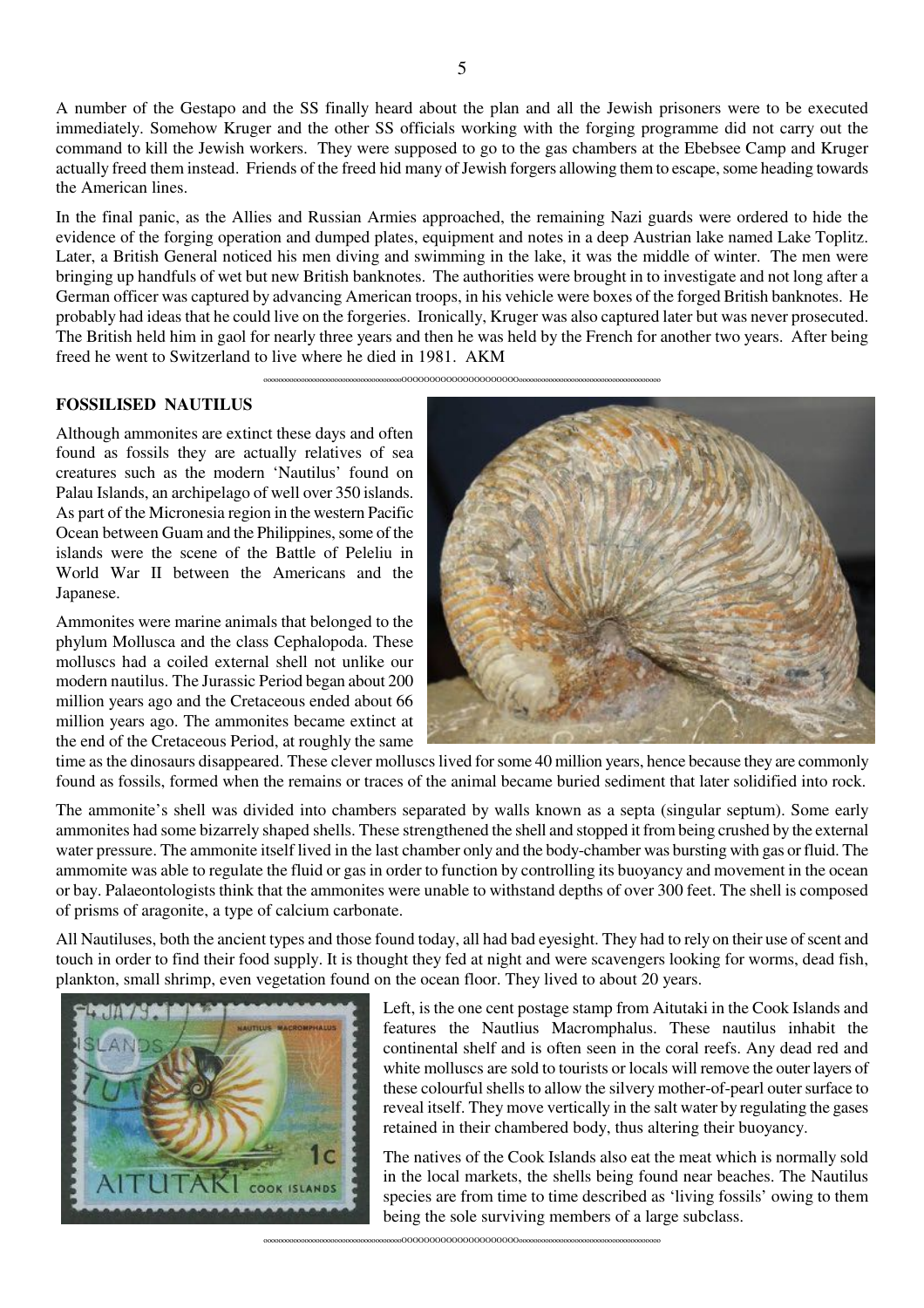#### **WORLD WAR TWO MEDALS WITH UNOFFICIAL TOBRUK MEDAL**



This set of World War Two medals was awarded to VX10585 Lance Corporal William Wallace Mackenzie, a wool classer from Victoria and sets like this are keenly sought after by collectors. He was born on 14th April, 1906, at Yarrawonga in Victoria. When he enlisted he was single and listed his sister as his next-of-kin – Miss Margaret MacKenzie, 20 Parrington Road, Balwyn. He was 71 inches tall, with blue eyes, black hair and a medium complexion. He enlisted in

the Australian Imperial Force in South Melbourne on 1st March, 1940, and allotted to the Australian Army Service Corps Ammunition Company. Not long after, he embarked onto a troopship on 5th May, 1940, bound for Gourock in Scotland, arriving on 19th June. On 27th June he was sent to the 72nd Battalion at Tidworth in Wiltshire in England for training before joining the 2nd/11th Field Ambulance on 6th August as a Group II Nursing Orderly.

On 8th March, 1941, he arrived by ship in the Middle East and went on operations in Palestine and North Africa, including being one of the Rats of Tobruk. He was hospitalised to the 58th British General Hospital on 22nd October. On 2nd March, 1942, he joined the Australian Army Medical Corps Training Depot for further tuition before rejoining his unit on 20th March, 1942. In September, whilst in Palestine, William was again hospitalised quite sick, this time in the 7th Australian General Hospital after which he returned to the base company in Palestine on 29th November, 1942.

Again William fell ill and was admitted to the 6th Australian General Hospital on 9th January, 1943, and embarked at Suez on 24th January and disembarking in Sydney on 27th February, 1943. After several weeks leave he entrained to the 7th Convalescent hospital as staff at Redbank in Queensland on 7th May, 1943. He was promoted to Lance Corporal the following month. In late January 1944 Will was sent to Camp Pell Depot in Melbourne where he was discharged on medical grounds on 31st March, 1944.

The Rats of Tobruk were around 14,000 soldiers of the Australian-led Allied garrison that held the Libyan port of Tobruk against the Afrika Corps, during the Siege of Tobruk in World War Two. The siege started on 11th April, 1941, and they were relieved on 10th December. The Australian and British soldiers were besieged by a German–Italian Army commanded by General Erwin Rommel. The garrison was commanded by an Australian officer, Lieutenant General Leslie Morshead.

He recived his set of medals – the 1939/45 Star, Africa Star with 8th Army clasp, Defence medal, War medal, Australian Service medal and the unofficial Tobruk Seige medal. The Tobruk Siege 'T' Medal, as it's called, was dispensed to Australian, British, New Zealand, Polish and Indian troops who saw action during the Siege of Tobruk in North Africa between April and December 1941.



The Rats of Tobruk, which included some 35,000 allies, including the British 8th Army, were besieged from April and August 1941. They were under incessant air attack, particularly from German Stuka dive-bombers, as well as artillery fire and attacks by tanks. Unable to bring supplies in over the desert the British Navy had to unload and depart under the cover of darkness in Tobruk's deep-water harbour. Finally, the Australians were gradually withdrawn during the three moonless periods between August and October.

German Commander General Erwin Rommel, the so-called 'Desert Fox', Hitler's aspiring commander, had arrived in Libya in North Africa to support the flagging Italian Army. After Tobruk was besieged, the newspapers began telling the story and soon it was making headlines around the world. The American-born British fascist William Joyce, better known as Lord Haw-Haw, took to the radio in Berlin to try to undermine the morale of the entrapped garrison, ridiculing their opponents as the "poor rats of Tobruk". The soldiers took it as a compliment. Joyce was hanged after the war for treason.

There are several Tobruk unofficial medals, this one, left, being called the Tobruk Siege Medal. Known as the "T" medal it was issued to Australian, British, Indian, New Zealand and Polish troops who were in action during the Siege of Tobruk. The Tobruk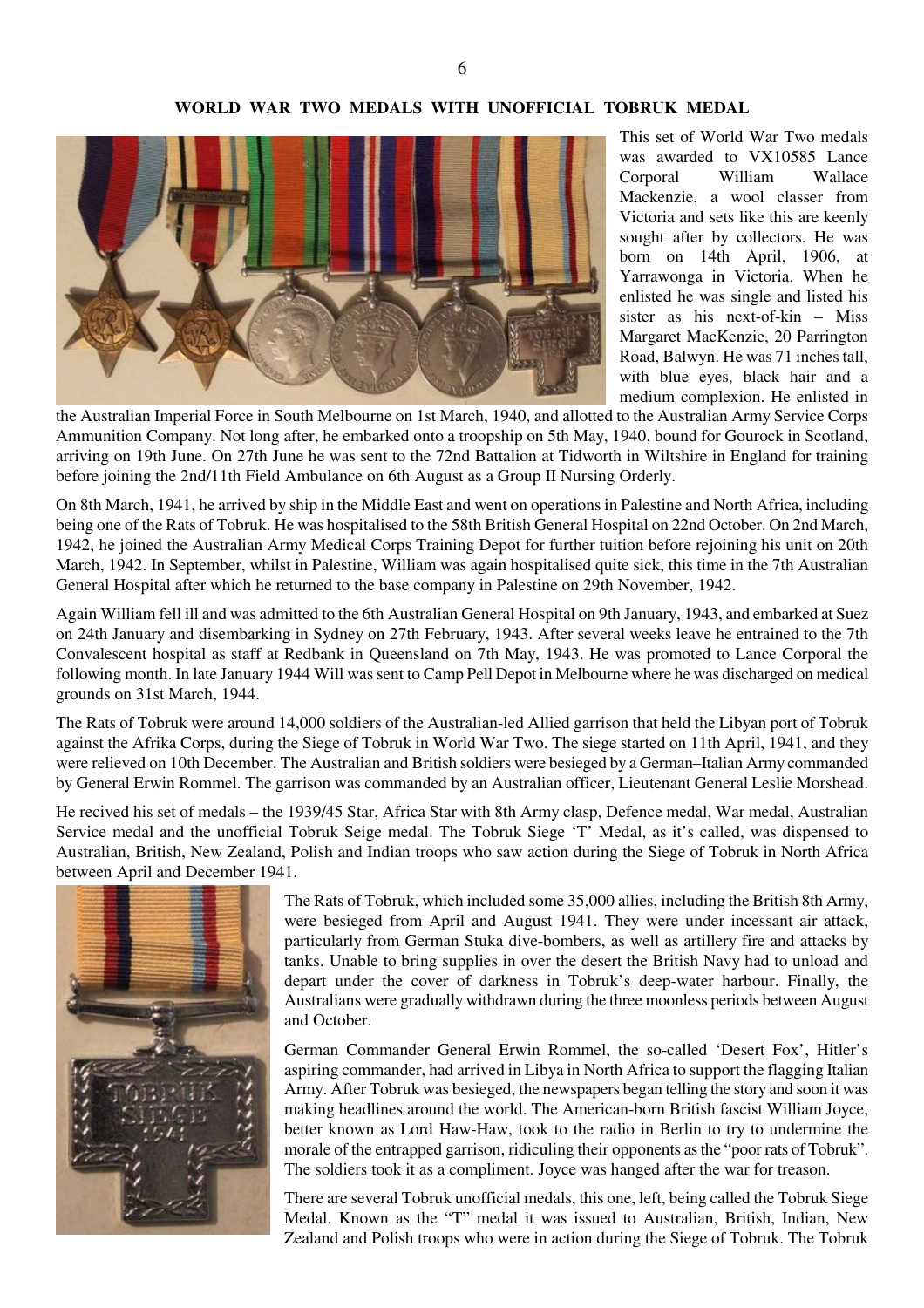Siege Medal is an unofficial award issued by the Rats of Tobruk Association in 1977. It is worn on the right breast and not mounted, though many now are mounted together. The medal came with a cream coloured ribbon with red and light blue stripes. The medal could be issued posthumously.

Another earlier medal of which some 300 are believed to have been made. Again it was an unofficial issue. This one was made by some Australian Field Engineers using a cast from dental plaster. It actually featured a rat. The engineers utilised the metal from a German bomber that the Aussies had shot down. The reverse was engraved with the recipient's name.

oooooooooooooooooooooooooooooooooooooOOOOOOOOOOOOOOOOOOOOOoooooooooooooooooooooooooooooooooooooo

#### **WAR POSTAL HISTORY INCLUDES THE FIELD CENSOR**



foothold and at the same time trying to locate food.

Left – The 6th Division AIF tent accommodation and 'Field Censor' in the Aitape-Wewak area of New Guinea in 1945.

In December 1944, after the 6th Division AIF assumed greater responsibility for operations in the Aitape-Wewak area, they extended their campaign along the northern coast of New Guinea. They were fighting against a determined Japanese Imperical Army under Japanese Colonel Takano.

Some 3000 Indian POWs captured in Singapore were sent to Wewak in New Guinea to work as forced labourers unloading ships, digging latrines, digging defensive trenches, transporting rations and supplies.

By September 1944 Australian forces had managed to drive the last remnants of General Hotazo Adachi's Eighteenth Army away from their last coastal positions and into the mountains. The Japanese force was primarily made up of the remnants of three divisions with around 35,000 men in the area. .

The Australian 6th Division under General Jack Stevens was left after the Americans moved out late in 1944 and the General was determined to prevent the Japanese forces from moving westward. By the end of October patrols were being conducted in the coastal jungle in an attempt to expand their limited knowledge of the Japanese positions. Fighting continued for some ten months with the Japanese offering some determined resistance to try to get a

The Japanese surrender in mid-August 1945, ended the fighting at Wewak with only 13,500 Japanese soldiers surrendering

from an original total of around 100,000. Many Japanese sucumbed to starvation, illness, suicide, disease, wounds and killed in action. In the ten months the 6th Division AIF lost just 442 dead.

The field censor was an officer, officers or even a padre who were expected to read each letter posted before it left the field post office. Some would scratch out any offending information whilst some wartime censors excised text from a letter with a sharp knife, razor blade or a pair of scissors. If a letter was really heavily censored using a blade it could resemble a piece of crude lace. If an officer considered that there was too much information or that regulations had been pushed to the limit, examiners



were authorised to condemn the entire letter and return it back to the sender. The purple censor stamp with the number '366' at the bottom has been applied to this cover above before the Japanese invaded in early December 1941.